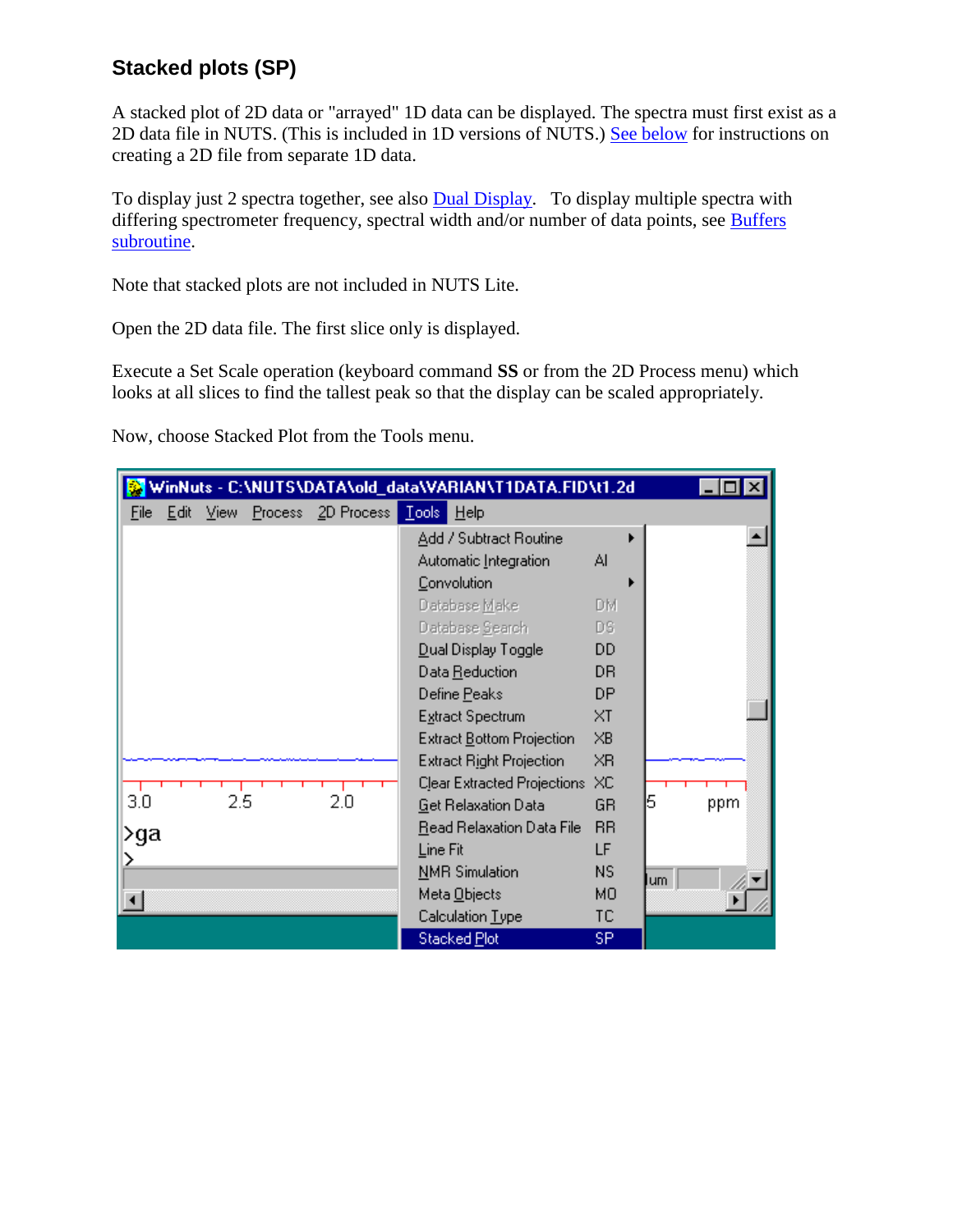

All slices are displayed and scaled to be on screen.

The default offsets are set in the **Nuts.ini** file, but can be edited by choosing Slice Offsets from the Display menu. The values used here are

 $X$ -Offset =  $10\%$ Y-Offset  $= 1$  (on a scale of 1 to 10)

The [vertical scale](mk:@MSITStore:C:/Nuts/nutshtml.chm::/Scale.html) of all slices can be changed in the same way as 1D data.



The option of a "whitewashed" plot is available from the Display menu. In this mode, lines which are behind peaks are not displayed.

Compare this to the previous figure.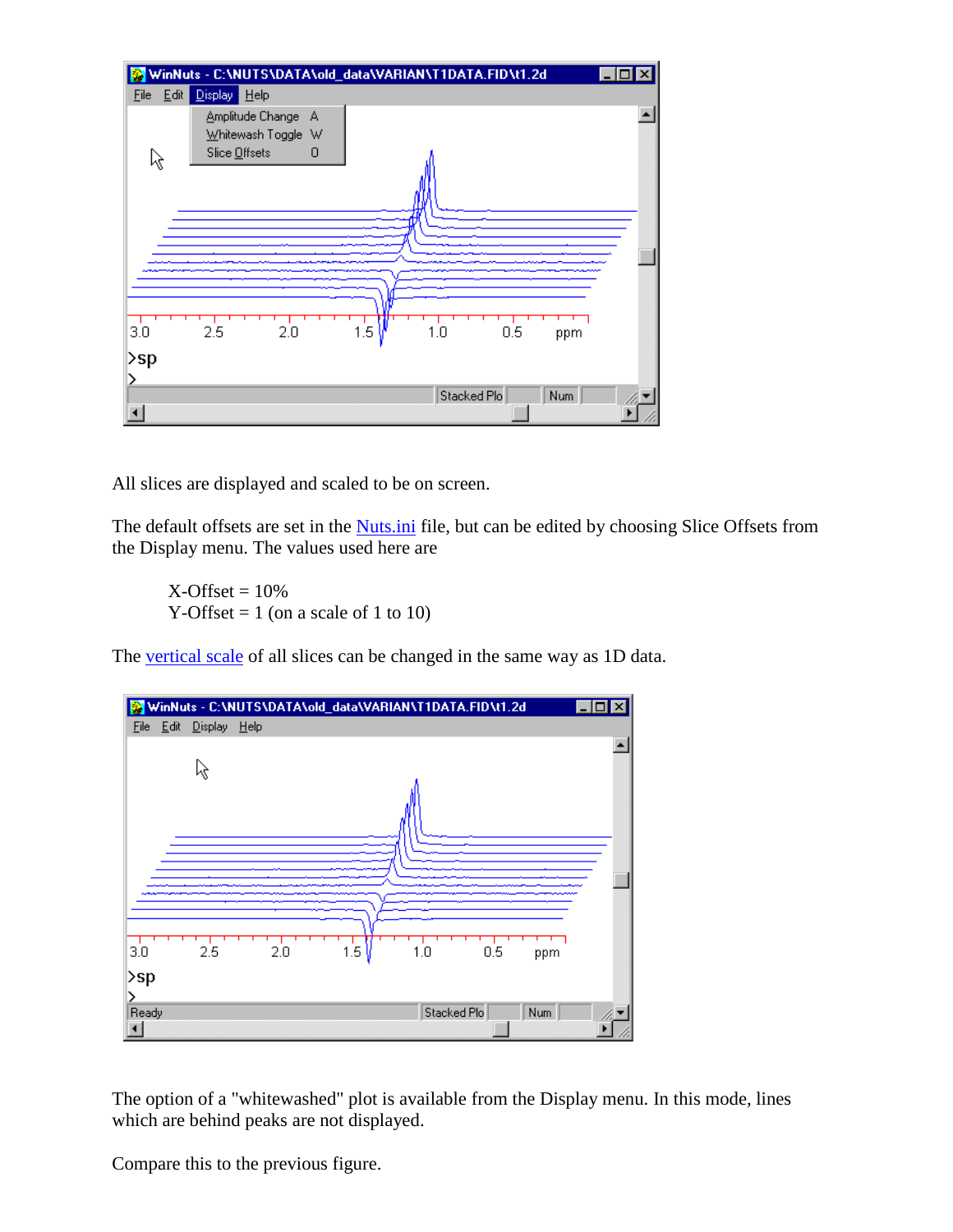It is possible to construct a stacked plot of only a part of the total data set. The plot limits can be set in either of 2 ways:

|               | WinNuts - C:\NUTS\DATA\old_data\VARIAN\T1DATA.FID\t1.2d | $ \Box$ $\times$                 |  |  |  |  |  |
|---------------|---------------------------------------------------------|----------------------------------|--|--|--|--|--|
| <u>File</u>   | Display Phasing Help<br>Edit                            |                                  |  |  |  |  |  |
|               |                                                         |                                  |  |  |  |  |  |
|               | <b>ZOOM OFFSET INFORMATION</b>                          |                                  |  |  |  |  |  |
|               | <b>Horizontal Dimension</b>                             | <b>Vertical Dimension</b>        |  |  |  |  |  |
|               | <b>Start of Zoom</b><br>End of Zoom                     | Start of Zoom<br>End of Zoom     |  |  |  |  |  |
|               | 217<br>335<br><b>Point</b>                              | <b>Slice</b>                     |  |  |  |  |  |
|               | 173.2<br>288.6<br>Hertz                                 | 0.0<br>$-0.9$<br>Hertz           |  |  |  |  |  |
| $\frac{1}{2}$ | 1.78<br>1.07<br><b>PPM</b>                              | $-0.00$<br>$-0.00$<br><b>PPM</b> |  |  |  |  |  |
| ∣>zo<br>⋋     | 512<br><b>Total Points</b>                              | <b>Total Slices</b>              |  |  |  |  |  |
|               | <b>Vertical Scale</b><br>0.637                          | <b>OK</b><br>Cancel              |  |  |  |  |  |
|               |                                                         |                                  |  |  |  |  |  |

For an actual 2D data set, display an [intensity or contour plot](mk:@MSITStore:C:/Nuts/nutshtml.chm::/2D.html#ip) and use 2D Zoom to select the region. Exit the contour plot and display the stacked plot.

Alternatively, the plot limits can be set explicitly using the [Zoom](mk:@MSITStore:C:/Nuts/nutshtml.chm::/zoom.html) subcommand **F**. (You must exit from the Stacked Plot display, with <Enter>, to enter Zoom.) The critical point to understand is that you *must* explicitly set the range of slices to be displayed on the right hand side of the screen (Vertical Dimension). Click on OK, then execute a Ctrl-E command to implement the chosen range.



The desired expanded region is displayed.